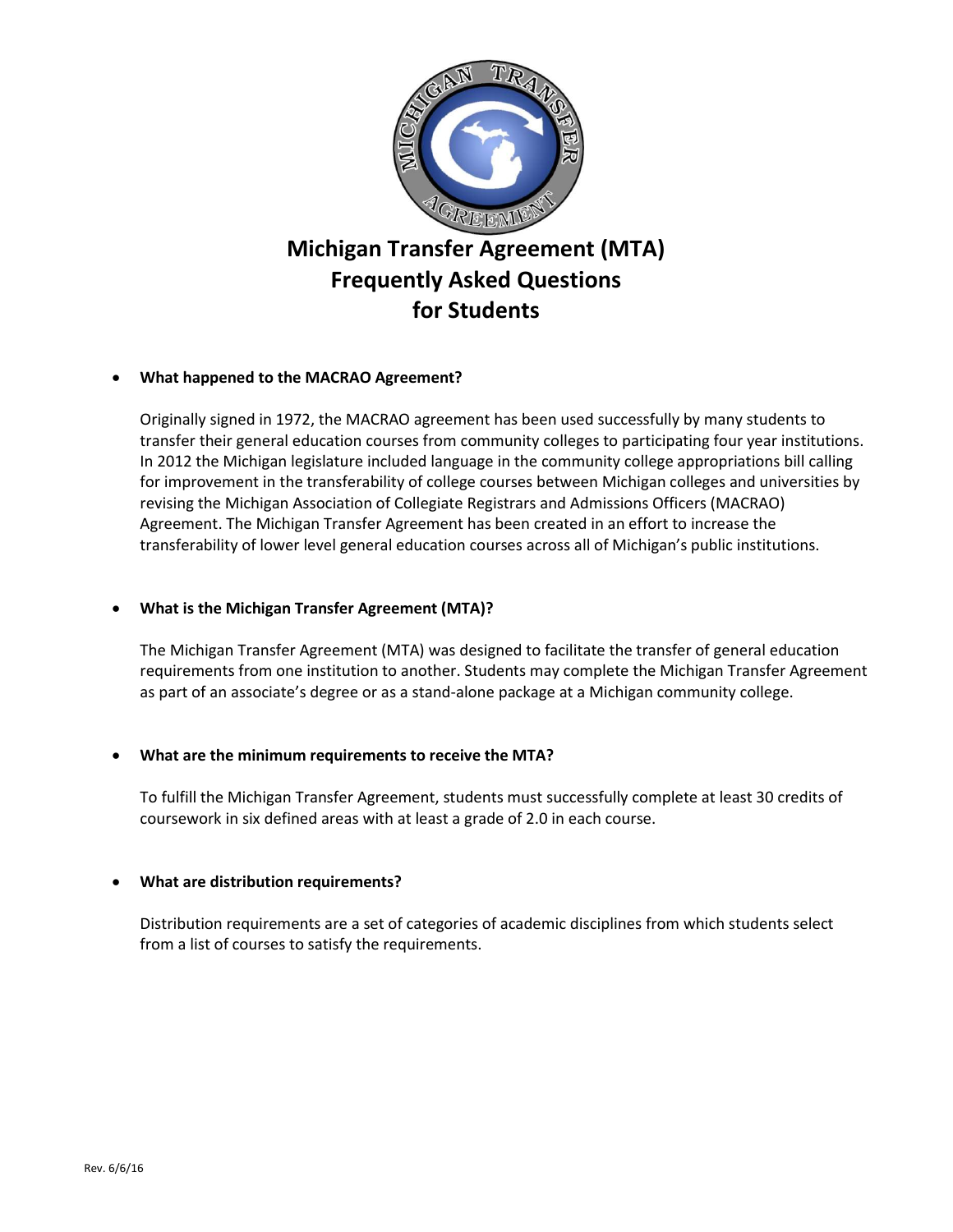### **What are the distributions of credits that must be met for the MTA\*?**

- o One course in English Composition
- o A second course in English Composition or one course in Communications
- o Two courses in Social Sciences (from two disciplines)
- o Two courses in Humanities and Fine Arts (from two disciplines excluding studio and performance classes)
- $\circ$  Two courses in Natural Sciences including one with laboratory experience (from two disciplines)
- o One course in Mathematics\*\* that should be satisfied by an entry-level college course.

\* Additional coursework may be necessary to satisfy the 30 credit hour requirement. \*\* A mathematics course should be treated as an entry-level college course; see Math Requirement section that follows this FAQ for a full description.

#### **If my credits are on quarter hours, how many semester hours will I need?**

Quarter hour based credits must be converted to equal 30 semester credit hours in order to fulfill the MTA, which translates to 46 quarter hours.

#### **When will the MTA be available?**

The MTA will take effect for students who begin their studies in the fall 2014 semester. Students who started prior to fall 2014 will be able to complete the existing MACRAO Agreement until the end of the summer 2019.

# **What happens if I already have the MACRAO stamp or "MACRAO Satisfied" on my transcript, will I now have to get the MTA?**

No, irrespective of time, if a student already has a "MACRAO Satisfied" endorsement previously placed on their transcript, it is expected that receiving institution will still honor it in the best interest of this individual.

## **Who determines if I have met the MTA requirements?**

Individual sending institutions determine specific courses to be included in the MTA categories at their institution. For example, a western civilization course might be designated as either social science or humanities, depending on the course content. Courses that are not transferable, such as those that are below college level or vocational in nature shall not be included.

#### **What do you mean by sending and receiving institutions?**

The sending institution refers to participating community colleges and the receiving institution refers to four-year colleges and universities that participate in the MTA.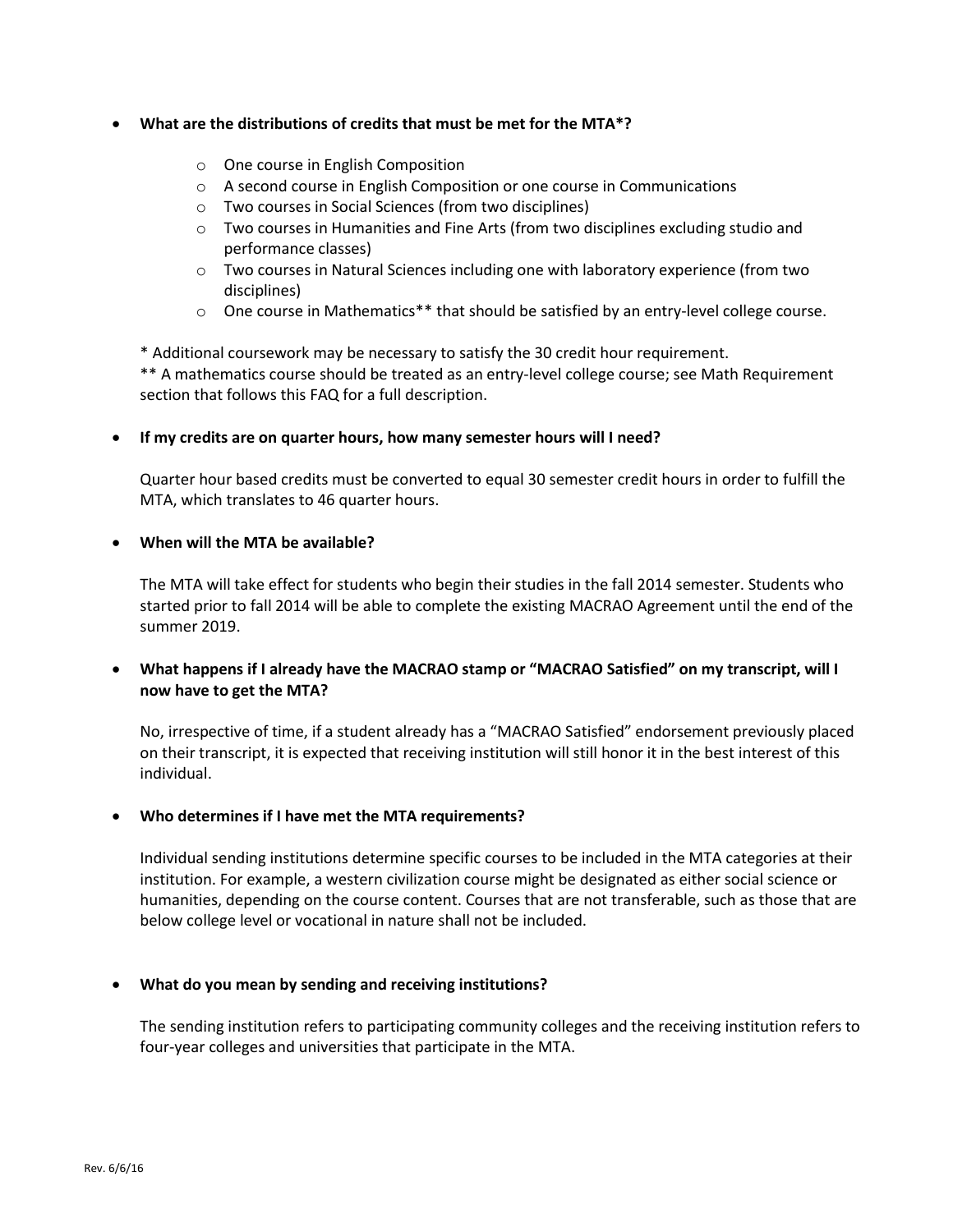### **I have been told to transfer I need to send an** *official transcript* **what does that mean?**

An official transcript is one that has been received directly from the issuing institution. It must bear an institutional validation (such as seal, logo, and letterhead), date, and appropriate signature. Transcripts received that do not meet these requirements will not be considered official.

### **How do I get the MTA endorsement on my transcript?**

It is the sending institution's responsibility to develop a process to certify students who have satisfied the requirements of the MTA, which includes prominently displaying "MTA Satisfied" on an official transcript. Check with your college's Student Records/Registrar's Office for details.

## **What happens if I do not meet the minimum 30 credits required to satisfy the MTA but need to transfer to another college?**

Sending institutions may use credits earned at other institutions toward completion of the MTA requirements, including credit reverse transferred from the receiving institution.

- $\circ$  A student must earn at least one credit-bearing course at the sending institution in order to have "MTA Satisfied" posted on a transcript.
- o Students must earn at least a grade of 2.0 in each MTA course in order for it to count towards the minimum MTA requirements.
- o Students are not required to complete an associate's degree in order to satisfy the MTA and likewise, students who have completed an associate's degree should be allowed to return later to complete the MTA.
- $\circ$  Students should not be required to be enrolled at a sending institution during the semester they request an MTA evaluation.
- **How will the receiving institution know I have completed the MTA***?* The sending institution will include the phase "MTA Satisfied" on your official transcript.

#### **Does it make sense for all students to complete the MTA at a sending institution?**

Some academic programs may have general education requirements that are comprised of mostly math and science courses. In those cases, students should work with their academic advisors at their sending institutions in order to determine whether the MTA is appropriate for their educational needs.

#### **I am planning to transfer to a four year institution outside of Michigan. Is the MTA applicable?**

The MTA has been designed to support students as they transition from institution to institution within the state of Michigan. While much of your coursework may be transferrable to an out of state institution, it is recommended that you make contact with your desired four year institution in an effort to better understand your best course of action.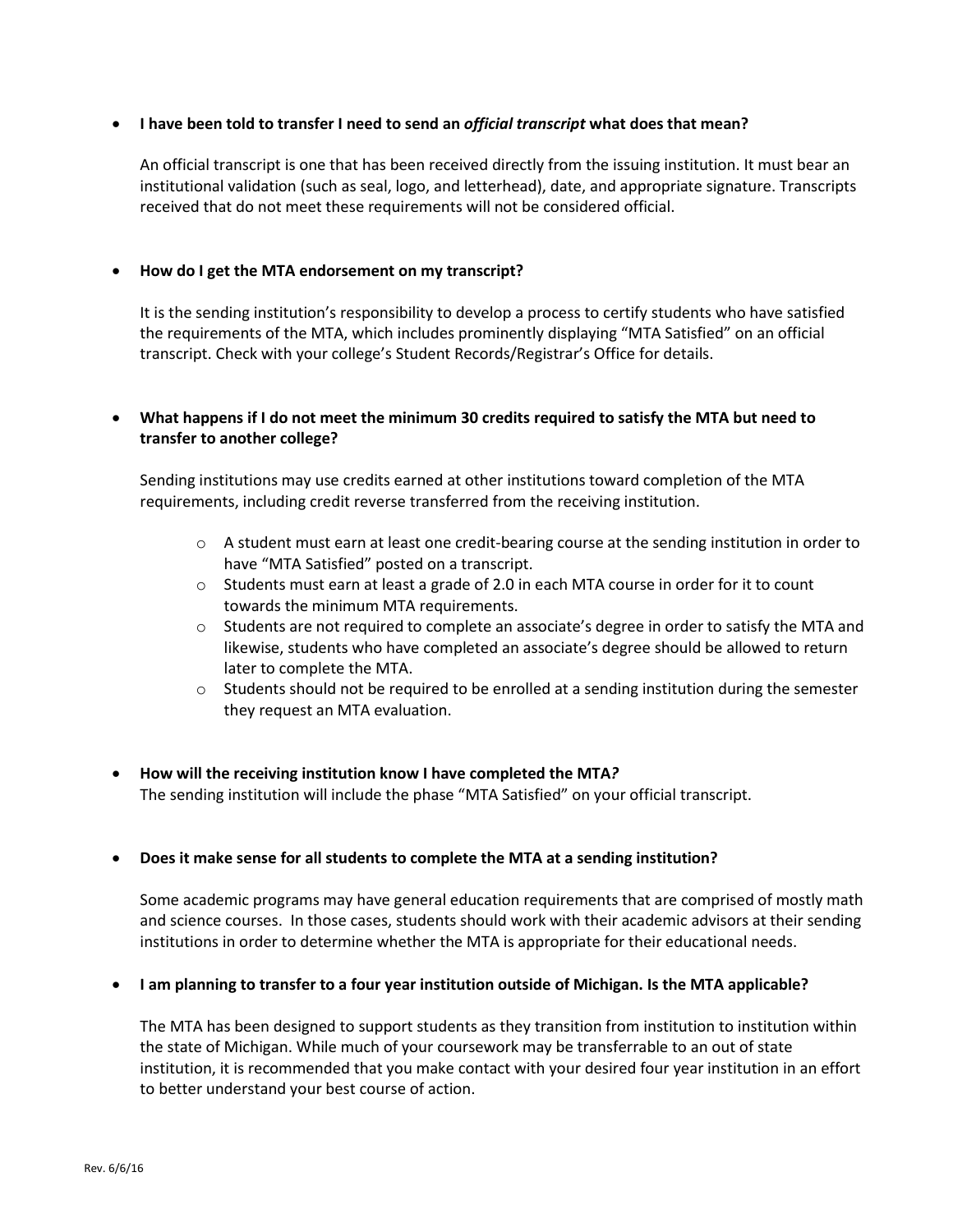### **Are out of state transfer courses applicable to the MTA?**

It is very likely that out of state coursework may be applicable to the MTA. Students are encouraged to work with their sending institutions in order to determine whether any out of state transfer coursework is applicable.

### **Are dual enrollment credits applicable to MTA?**

Yes, dual enrollment courses may satisfy the MTA as determined by the sending institution.

#### **Are prior learning credits applicable to the MTA?**

Advanced Placement (AP) credit is applicable towards the MTA when deemed appropriate by the sending institution; however, the receiving institution may determine transferability contingent upon its current AP acceptance policy. It is incumbent upon sending institutions to advise transferring students accordingly. Additional areas of prior learning are not applicable to the MTA at this time (e.g., International Baccalaureate-IB, College-Level Examination Program-CLEP, DANTES Subject Standardized Test-DSST, etc.).

#### **What if I placed out of a college level math class?**

If a student passed a college level math placement exam, he/she would be responsible for taking a math course that is the next level up. For example, if a student placed out of Intermediate Algebra and College Algebra was the next level math course, he/she would take College Algebra to meet the MTA math requirement. This does NOT apply for students who received a passing score on the AP or CLEP exam for which college credit is granted and may be applied to the 30-credit block.

# **What are occupational (vocational) courses? Will they count towards satisfying any of the MTA distribution requirements?**

Occupational (vocational) courses are those classes devoted to educating based on occupation or employment in preparing students for specific trades, crafts, and careers. These courses typically teach job-specific skills and training that are not generally accepted as part of a liberal arts education. Examples of occupational courses include office administration, apprenticeships, etc. Occupational courses cannot be considered in fulfilling MTA distribution requirements.

# **What are career specific courses? Will they count towards satisfying any of the MTA distribution requirements?**

Courses geared towards a specific career, and uses it in the title, are career specific courses. They are to be treated as occupational courses and they cannot be applied towards the MTA. Examples of career specific courses include Math for Teachers, Science for Teachers, etc.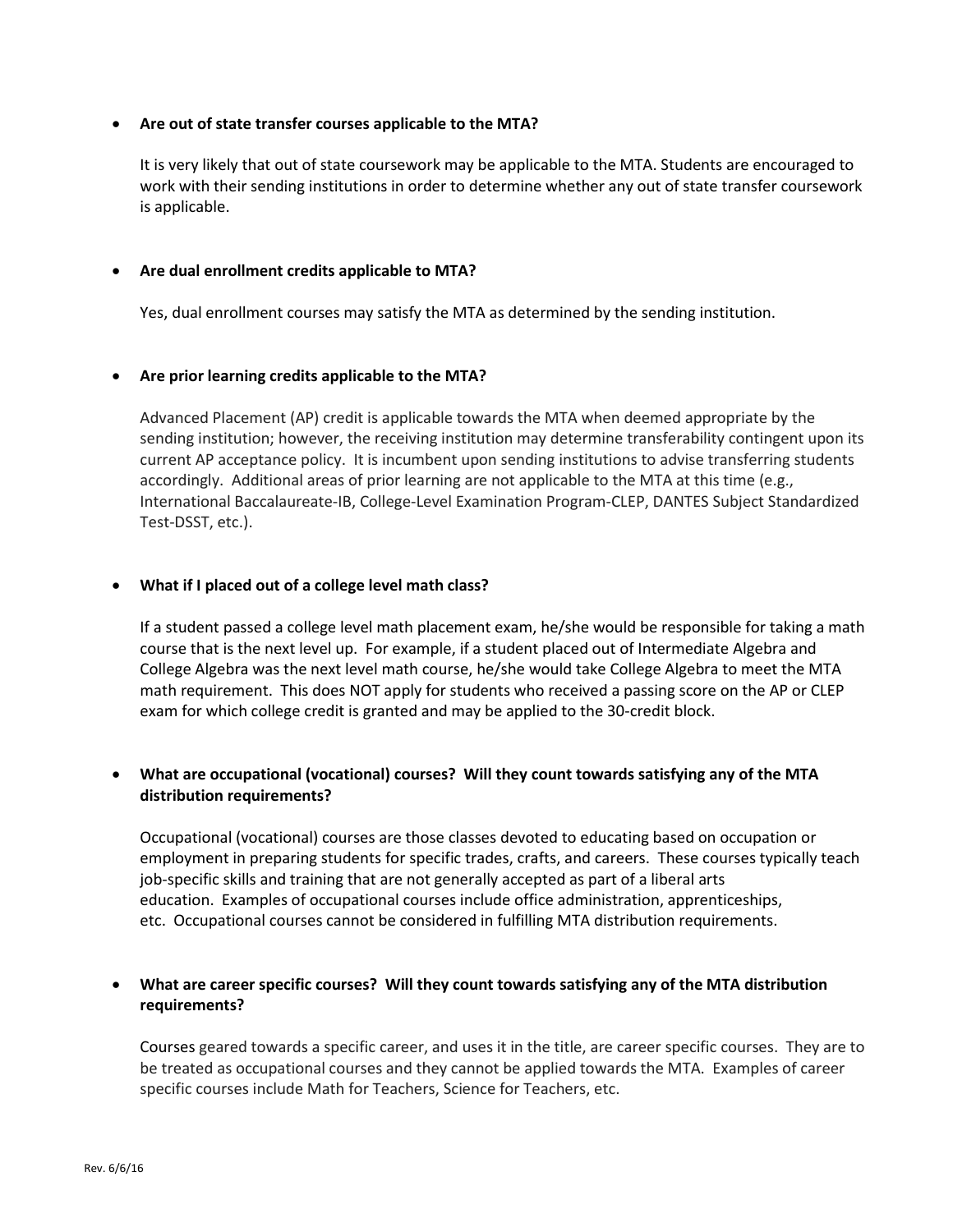## **What are studio and performing arts courses? Will they count towards satisfying any of the MTA distribution requirements?**

Studio and performing arts courses include classes that are more applied and pragmatic in nature, as opposed to courses devoted to a broad survey of the arts designed to sensitize students to the variety of art forms and their importance in contemporary civilization. Examples of studio and performing arts courses include drawing, sculpture, acting, etc. Studio and performing arts courses cannot be considered in fulfilling MTA distribution requirements.

## **Can I choose to participate in the MTA if I started my post-secondary education before fall 2014?**

Yes. Students that started at a sending institution before fall 2014 may elect to pursue the MTA. Students are encouraged to work with an advisor in order to determine which agreement is the best fit for them.

## **How long do I have to finish the MACRAO Transfer Agreement if I started prior to fall 2014?**

Students who started prior to fall 2014 will be able to complete the existing MACRAO Transfer Agreement until the end of summer 2019. Students are encouraged to work with an advisor in order to determine which agreement is the best fit for them.

**The above list of questions is not meant to be exhaustive. Should you have a question that is not listed on this FAQ, please contact MTA Support at michigantransferagreement@gmail.com.**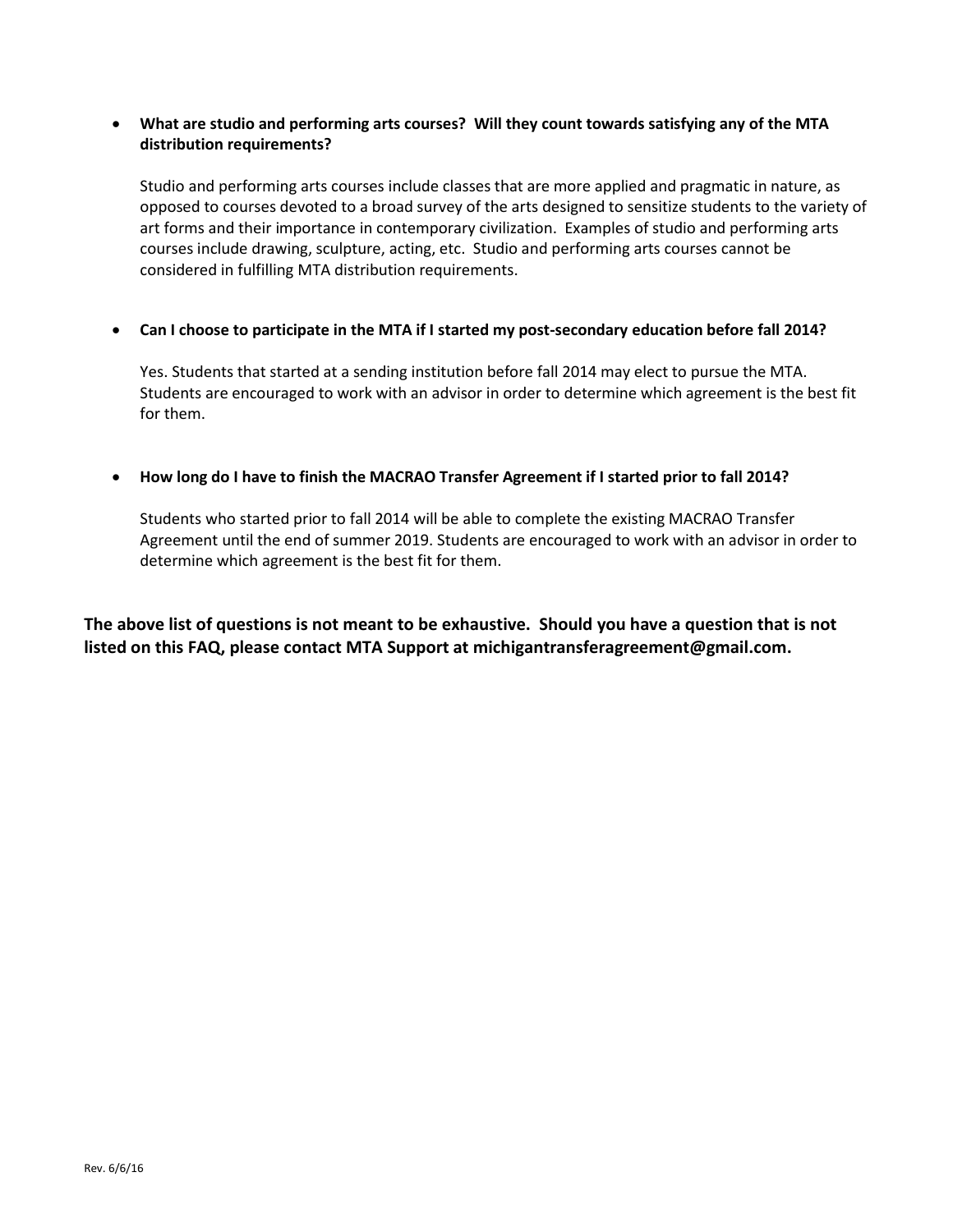# **FAQ Addendum: Math Requirement**

A select number of mathematics faculty from two-year and four-year institutions were appointed to a special task force to define the MTA math requirement. The Math Task Force devised three math pathways that satisfy the MTA math requirement:

# **College Algebra Pathway - For students proceeding to programs that specifically require background in algebra, particularly STEM programs.**

*Statement on Prerequisites:*

- $\triangleright$  For success in the College Algebra Pathway a college level course has a prerequisite skill level of intermediate algebra or high school algebra II or equivalent content. Students will be expected to apply advanced algebra skills.
- $\triangleright$  This course must be beyond Intermediate Algebra.

# *Topics/content that should be a part of a course in this pathway:*

 Functions, polynomials (including polynomials of degree greater than 2 and the fundamental theorem of algebra), rational functions, logarithms, exponential functions, inverse functions, and graphing by recognition and transformation rather than by plotting points. Pre-calculus topics such as sequences and series may also be included.

# *Descriptors to consider for this pathway:*

- $\triangleright$  This course (possibly in conjunction with a separate course on trigonometry) would qualify a student to take a calculus course
- $\triangleright$  This course should be one that your mathematically capable student would start with after completing high school Algebra I and II
- $\triangleright$  This course should provide a strong foundation for critical mathematical thinking
- Many students in this pathway will have additional math courses required for their program; if a collegealgebra-type course is a prerequisite for that course, students who are ready to begin with that course might be able to use it for meeting the math requirement.

## *Guidelines from the Mathematics Association of America*:

- $\triangleright$  College Algebra provides students a college-level academic experience that emphasizes the use of algebra and functions in problem solving and modeling, provides a foundation in quantitative literacy, supplies the algebra and other mathematics needed in partner disciplines, and helps meet quantitative needs in, and outside of, academia. Students address problems presented as real world situations by creating and interpreting mathematical models. Solutions to the problems are formulated, validated, and analyzed using mental, paper and pencil, algebraic, and technology-based techniques as appropriate.
- Link: http://www.maa.org/sites/default/files/pdf/CUPM/crafty/CRAFTY-Coll-Alg-Guidelines.pdf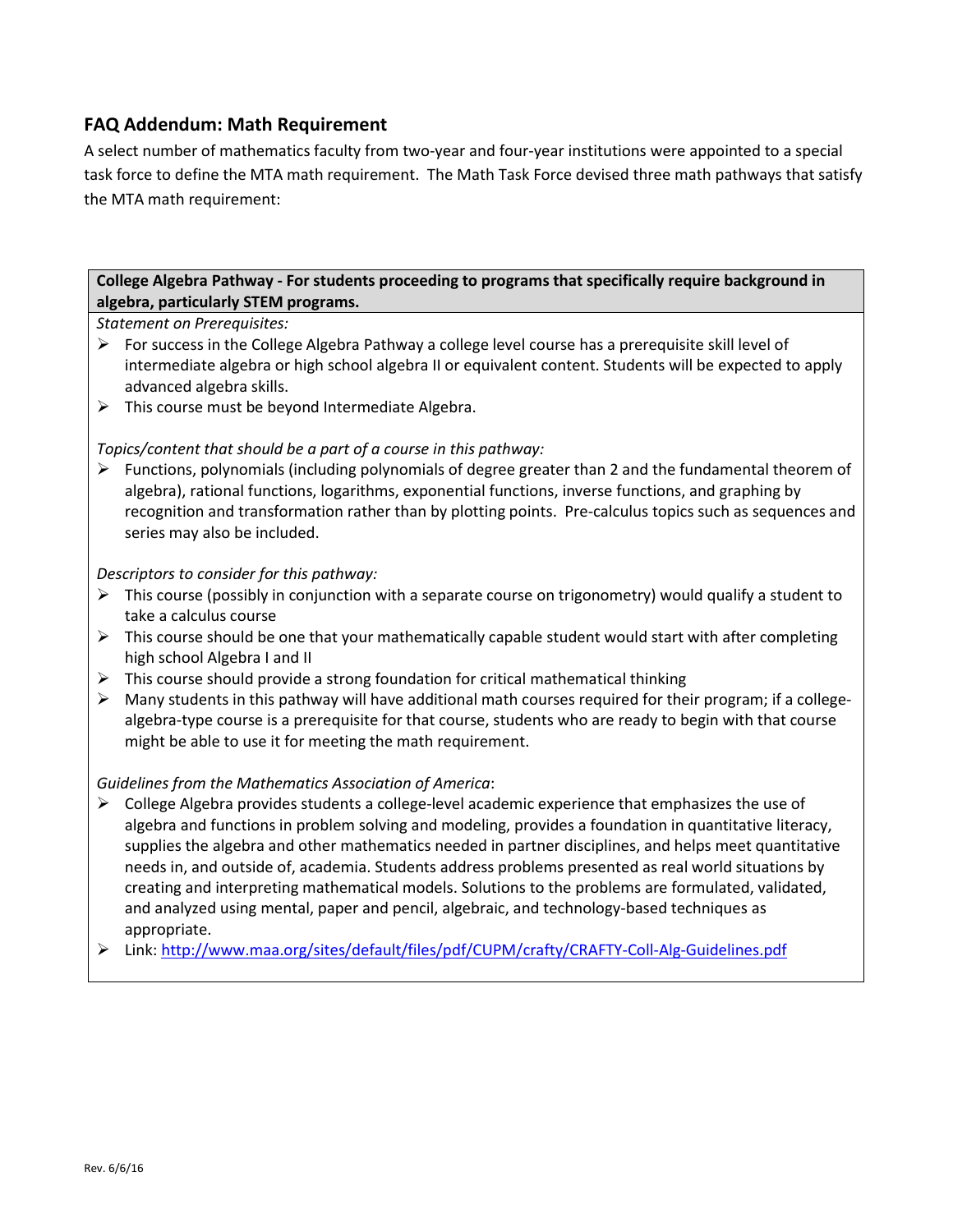## **Statistics Pathway - For students proceeding to programs in business or social sciences.**

*Statement on Prerequisites:*

- $\triangleright$  The Statistics Pathway will satisfy the MTA requirements for general education.
- $\triangleright$  For success in the Statistics Pathway a college level course has a prerequisite skill level of at least beginning algebra or high school algebra I or equivalent content. Students will be expected to apply basic algebra skills.

*Topics/content that should be a part of a course in this pathway:* 

 $\triangleright$  Probability, descriptive statistics, and inferential statistics, including hypothesis testing, p-values, confidence intervals, and linear regression. The course should incorporate both formula-based and technology-based approaches to statistics.

*Descriptors to consider for this pathway:*

- $\triangleright$  This course must go beyond descriptive statistics
- $\triangleright$  The course can be algebra-based or calculus-based
- $\triangleright$  The course must be taught and organized by the Math (or Statistics) department or be cross-listed as a Math (or Statistics) course
- $\triangleright$  The course should be conceptually driven from a Math perspective

*Guidelines from the American Statistical Association:* 

- $\triangleright$  The best thinking about introductory statistics courses is that students should focus on statistical thinking. The Guidelines list goals of the statistics course, which form the minimum expectations for an MTA statistics course.
- Link: http://www.amstat.org/education/gaise/GAISECollege\_Goals.pdf